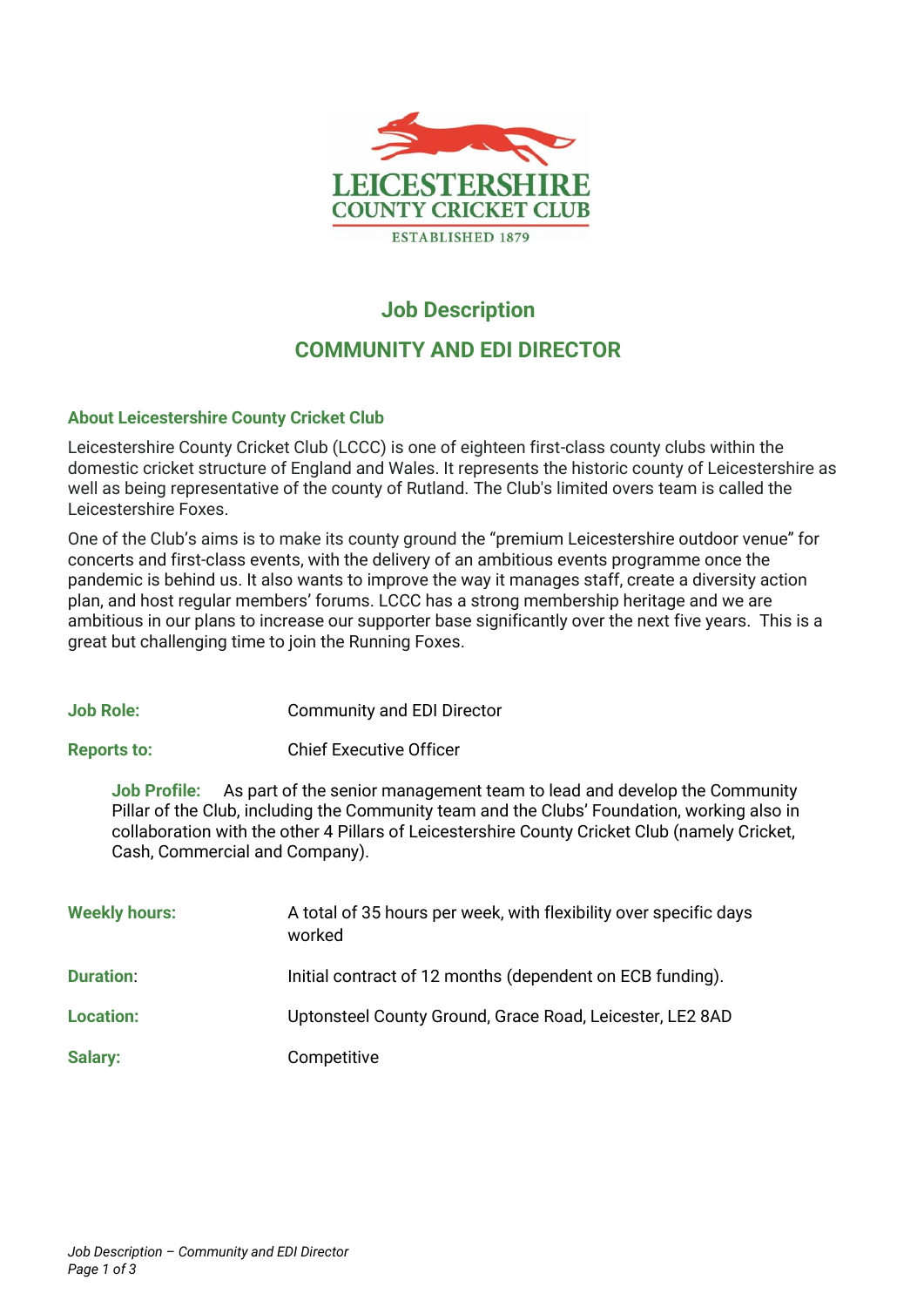## **Main Duties:**

## **5 Key Elements:**

- 1. Community, pillar development and programme delivery
- 2. Foundation strategy, development and delivery
- 3. Community Club engagement
- 4. Communities relationships
- 5. EDI strategy and implementation

### This includes:

- Leading and developing a strategy for the Club's Community Pillar aligned to the Clubs overall strategy.
- Lead and develop the Head of Community and Community Team in the delivery of programmes and revenue generation, surpassing budgets and hitting targets.
- Be the lead representative for the Community on the CCB.
- Establishing and helping ensure the effective delivery of our EDI Action Plan through the Club's EDI Action Group.
- Create a programme to measurably raise the profile and increase engagement within Leicestershire's diverse communities.
- Developing and ensuring the cost-effective delivery of an integrated, innovative and inspiring programme of Leicestershire CCC Community Club engagement, with the focus on encouraging recreational Clubs and Leagues to have meaningful and closer relationships for example and not exclusive to tours, visits to grounds, roadshows, Bolly Cric-Hit, Urban Cricket Hubs, ECB City Programmes and other ECB EDI initiatives, the Future Fox Fund and official affiliation to the Running Foxes.
- Effectively promoting and championing Club Mark or any successive accreditation standard with the aim of ensuring that local recreational Clubs have a sustainable wholly-inclusive, welcoming, safe and encouraging environment for everyone.
- Oversee and Manage the Club's Foundation development including delivery of a programme of events that can be fundraisers for the beneficiaries.
- Be the lead member for Community in the Five Pillar Forum
- Engage collaboratively with the LCCC Board Directors and Foundation Trustees to effectively Chair and Manage meetings for
- o 1, Community Pillar
- o 2, Foundation
- Ensure the profile of the Community Pillar is clearly-understood and sustained and has an equal share to other parts of the business

### **Skills and Experience**

- Wholly-committed to the cause and importance of inclusive Cricket Development
- An engaging, inclusive and collaborative team player.
- An inspiring team leader and coach, with proven management experience and someone who clearly leads by example.
- A creative thinker, highly-organised and results-driven.
- Commercially-savvy, income driver who understands the importance of cost-effectively translating community activity to commercial revenues.
- Proven ability to successfully identify and secure grants.